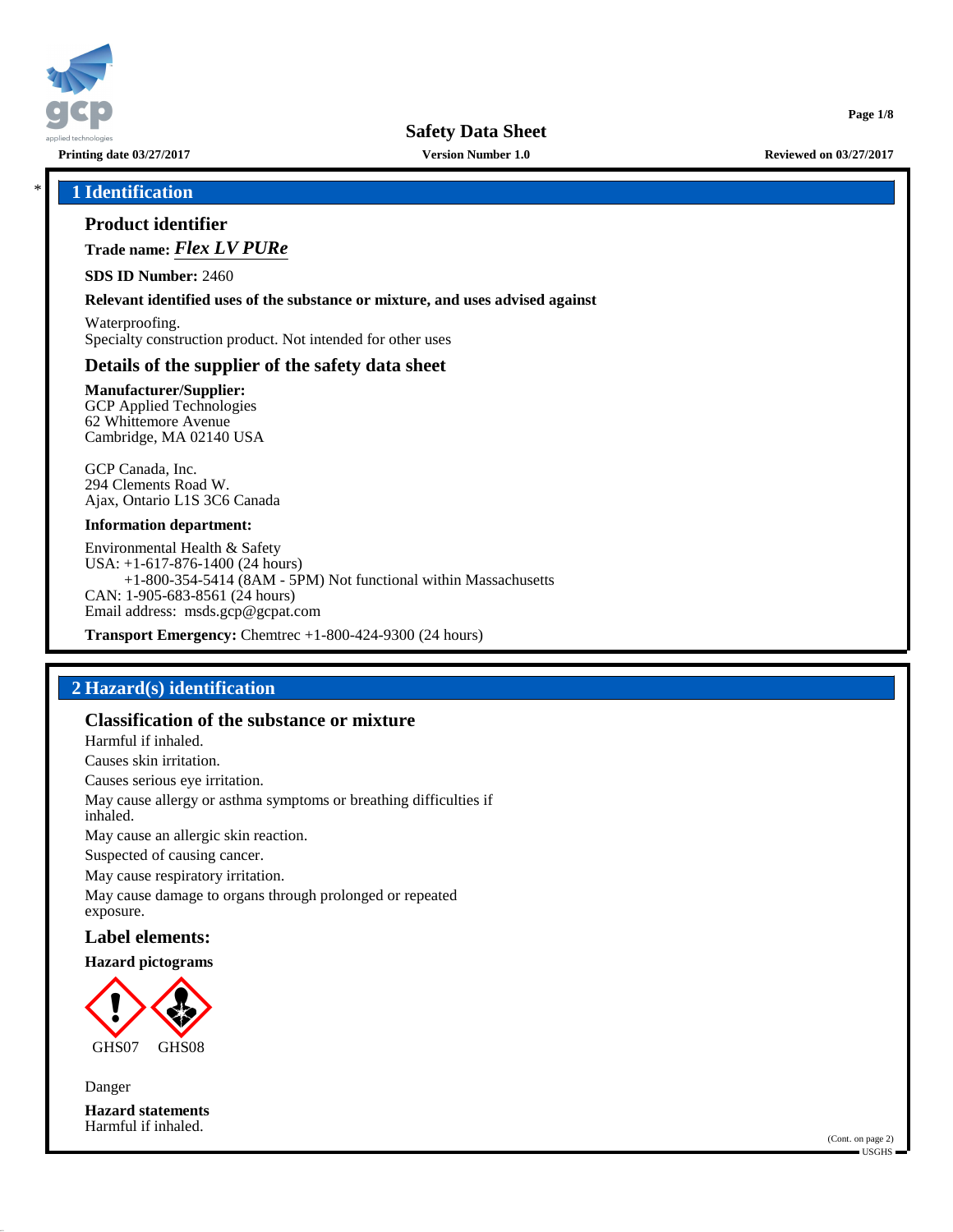# **Trade name:** *Flex LV PURe*

Causes skin irritation. Causes serious eye irritation. May cause allergy or asthma symptoms or breathing difficulties if inhaled. May cause an allergic skin reaction. Suspected of causing cancer. May cause respiratory irritation. May cause damage to organs through prolonged or repeated exposure. **Precautionary statements** Avoid breathing dust/fume/gas/mist/vapors/spray Wear protective gloves/protective clothing/eye protection/face protection. [In case of inadequate ventilation] wear respiratory protection. If in eyes: Rinse cautiously with water for several minutes. Remove contact lenses, if present and easy to do. Continue rinsing. IF ON SKIN: Wash with plenty of water. If skin irritation or rash occurs: Get medical advice/attention. If eye irritation persists: Get medical advice/attention. IF INHALED: Remove person to fresh air and keep comfortable for breathing. **Inhalation:** Causes respiratory tract irritation. **NFPA ratings (scale 0 - 4)** 1 1  $\overline{\mathbf{0}}$  $Health = 1$  $Fire = 1$ Reactivity  $= 0$ **HMIS-ratings (scale 0 - 4)** HEALTH FIRE **REACTIVITY** 0 \*2  $\boxed{1}$ Health  $=$  \*2  $Flammability = 1$ Reactivity  $= 0$ 

# **Other hazards**

**Results of PBT and vPvB assessment**

**PBT:** Not applicable. **vPvB:** Not applicable.

# \* **3 Composition/information on ingredients**

# **Chemical characterization: Mixture**

**Description:** Mixture of the hazardous substance(s) listed below with additional nonhazardous ingredients.

**Hazardous components:**

| 26447 | .<br>. mixture of<br><sup>-</sup> isomers<br>7-40-5   Methylenediphenyl diisocyanate. | 10-20%        |
|-------|---------------------------------------------------------------------------------------|---------------|
|       | 101-68-8 Diphenylmethane-4.4'-di-isocyanate                                           | $0.0 - 2.0\%$ |
|       |                                                                                       |               |

**Additional information:** Non-hazardous ingredients may be listed in Section 15; Right-To-Know disclosure.

# \* **4 First-aid measures**

### **Description of first aid measures**

**General information:** Get medical advice/attention if you feel unwell.

#### **After inhalation:**

Supply fresh air. If required, provide artificial respiration. Keep patient warm. Consult doctor if symptoms persist.

#### **After skin contact:**

Immediately wash contaminated skin with soap or mild detergent and water. If this chemical soaks clothing, immediately remove clothing and wash skin.

(Cont. on page 3) USGHS

(Cont. from page 1)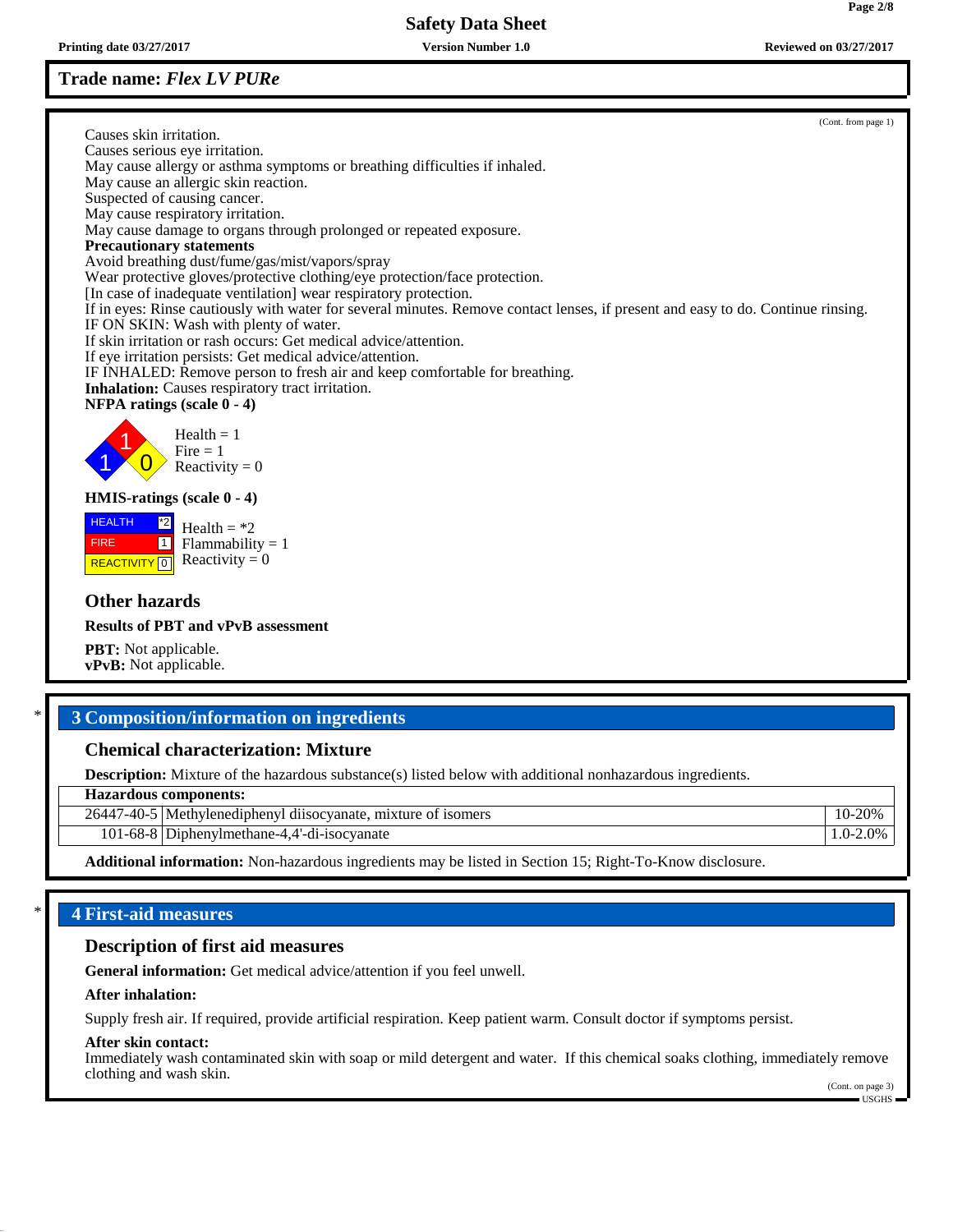**Trade name:** *Flex LV PURe*

#### **After eye contact:**

Rinse opened eye for several minutes under running water.

Rinse cautiously with water for several minutes.

Seek immediate medical advice.

#### **After swallowing:**

Rinse mouth.

Do NOT induce vomiting. Immediately call a doctor.

#### **Information for doctor:**

**Most important symptoms and effects, both acute and delayed** Irritating to eyes.

**Indication of any immediate medical attention and special treatment needed** No further relevant information available.

### **5 Fire-fighting measures**

**Special hazards arising from the substance or mixture** No further relevant information available.

**Additional information** Collect contaminated fire fighting water separately. It must not enter the sewage system.

# **6 Accidental release measures**

### **Personal precautions, protective equipment and emergency procedures**

Wear protective equipment. Keep unprotected persons away.

#### **Methods and material for containment and cleaning up:**

Contain and/or absorb spill with inert material (i.e. sand, vermiculite) then place in a suitable container.

Sweep up spilled product into receptacles.

Dispose contaminated material as waste according to section 13 of the SDS.

#### **Reference to other sections**

See Section 7 for information on safe handling.

See Section 8 for information on personal protection equipment.

See Section 13 for disposal information.

### **7 Handling and storage**

#### **Handling:**

#### **Precautions for safe handling**

Open and handle receptacle with care.

Prevent formation of aerosols.

Avoid contact with skin.

Avoid contact with eyes.

**Information about protection against explosions and fires:** No special measures required.

#### **Conditions for safe storage, including any incompatibilities**

**Storage:**

**Information about storage in one common storage facility:** No special measures required.

(Cont. on page 4) USGHS

(Cont. from page 2)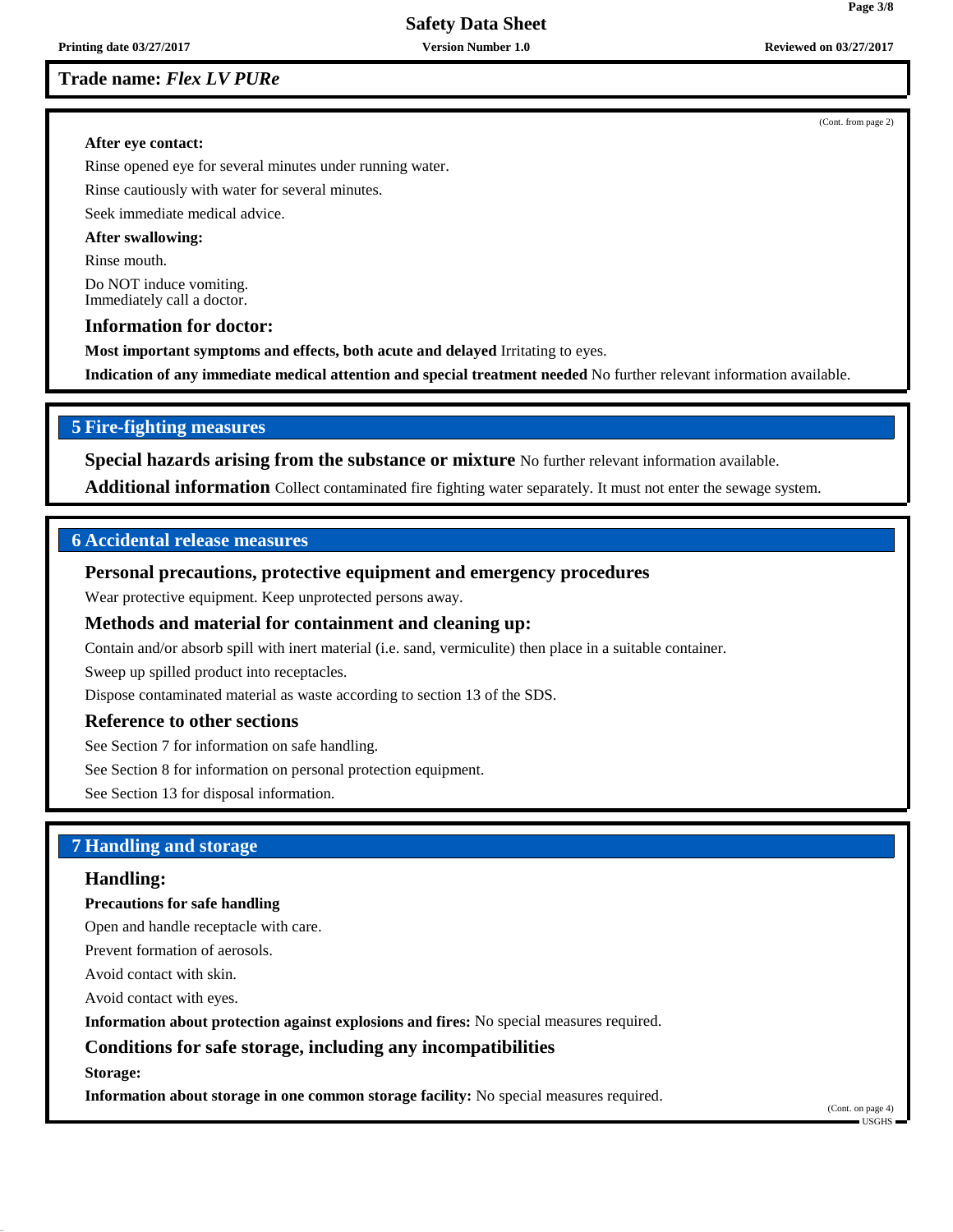**Trade name:** *Flex LV PURe*

**Further information about storage conditions:** Keep receptacle tightly sealed.

**Specific end use(s)** No further relevant information available.

# \* **8 Exposure controls/personal protection**

**Additional information about design of technical systems:** No further data; see item 7.

### **Control parameters**

| Components with limit values that require monitoring at the workplace: |                                                                          |  |  |  |
|------------------------------------------------------------------------|--------------------------------------------------------------------------|--|--|--|
|                                                                        | 101-68-8 Diphenylmethane-4,4'-di-isocyanate                              |  |  |  |
|                                                                        | PEL (USA) Ceiling limit value: $0.2 \text{ mg/m}^3$ , $0.02 \text{ ppm}$ |  |  |  |
|                                                                        | REL (USA) Long-term value: $0.05 \text{ mg/m}^3$ , $0.005 \text{ ppm}$   |  |  |  |
|                                                                        | Ceiling limit value: $0.2*$ mg/m <sup>3</sup> , $0.02*$ ppm              |  |  |  |
|                                                                        | $*10$ -min                                                               |  |  |  |

TLV (USA) Long-term value:  $0.051$  mg/m<sup>3</sup>,  $0.005$  ppm

**Additional information:** The lists that were valid during the creation were used as basis.

#### **Exposure controls**

**Personal protective equipment:**

**General protective and hygienic measures:**

Avoid contact with the eyes and skin.

The usual precautionary measures for handling chemicals should be followed.

#### **Breathing equipment:**

Control exposure to ingredients with workplace control parameters if mentioned above. If no ingredients are listed, respiratory protection is generally not required.

If exposure limits are listed and may be exceeded, use approved respiratory protective equipment and filter type appropriate for the listed ingredients. (NIOSH, CEN, etc.).

Due to the presence of isocyanate, supplied air respirators must be worn whenever the product is applied in poorly ventilated areas unless local exhaust will maintain exposures below acceptable limits. A chemical cartridge respirator with organic vapor cartridge is required when local exhaust is unavailable or inadequate to control exposures below required limits. When suppliedair respirators are not available or use is not practical, an air-purifying respirator may be an acceptable alternative if the recommendations below are followed:

Use of fans to improve air circulation and general ventilation or exhaust ventilation to remove isocyanate vapors when working in confined spaces.

The use of an air-purifying respirator fitted with organic vapor cartridge and a well managed cartridge change schedule. Due to the low exposure limits and poor odor warning properties, cartridges should be replaced on a daily basis at a minimum. To complement the above, a viable isocyanate measurement system should be used to monitor workplace levels.

**Protection of hands:** Gloves should be worn to prevent skin contact and should be impermeable and resistant to the product.

**Material of gloves** Gloves should be worn to prevent skin contact and should be impermeable and resistant to the product.

**Eye protection:**



Safety glasses with side shield protection.

Safety glasses with side shields should be worn to prevent contact due to splashing. Under high vapor mist concentrations, tightly sealed goggles should be worn.



A face shield should also be worn if there is potential exposure to splash or spray.

(Cont. from page 3)

**Page 4/8**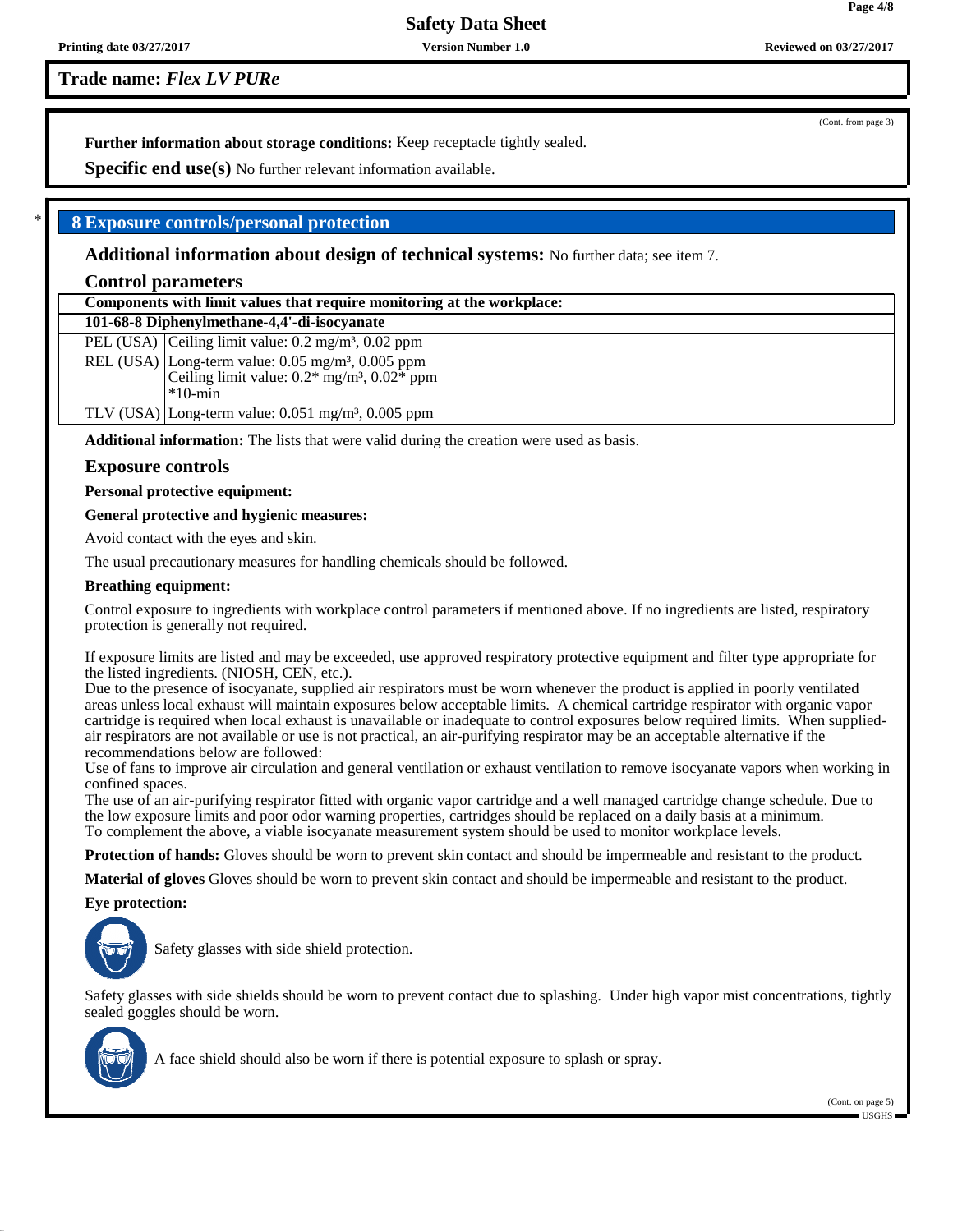**Trade name:** *Flex LV PURe*

#### **Body protection:**

Protective work clothing

Use personal protective equipment as required.

Take off contaminated clothing.

# \* **9 Physical and chemical properties**

| Information on basic physical and chemical properties                                                                                       |                                                                                                                     |  |  |  |
|---------------------------------------------------------------------------------------------------------------------------------------------|---------------------------------------------------------------------------------------------------------------------|--|--|--|
| <b>General Information</b><br>Appearance:<br>Form:<br>Color:<br>Odor:<br><b>Odor threshold:</b>                                             | Liquid<br>Yellow<br>Sweet.<br>Not determined.                                                                       |  |  |  |
| $pH-value (\sim):$                                                                                                                          | Not determined.                                                                                                     |  |  |  |
| <b>Change in condition</b><br><b>Melting point/Melting range:</b><br><b>Boiling point/Boiling range:</b><br><b>Flash point:</b>             | Undetermined.<br>Undetermined.<br>$> 130$ °C ( $> 266$ °F)                                                          |  |  |  |
| <b>Flammability (solid, gaseous):</b>                                                                                                       | Not applicable.                                                                                                     |  |  |  |
| <b>Decomposition temperature:</b><br>Auto igniting:<br>Danger of explosion:                                                                 | Not determined.<br>Product is not self-igniting.<br>Product does not present an explosion hazard.                   |  |  |  |
| <b>Explosion limits:</b><br>Lower:<br><b>Upper:</b><br><b>VOC Content (max):</b>                                                            | Not determined.<br>Not determined.<br>Not determined.                                                               |  |  |  |
| Vapor pressure:<br>Density: (~) at 20 $^{\circ}$ C (68 $^{\circ}$ F)<br><b>Relative density</b><br>Vapor density<br><b>Evaporation</b> rate | Not determined.<br>$1.0$ g/cm <sup>3</sup> (8.345 lbs/gal)<br>Not determined.<br>Not determined.<br>Not determined. |  |  |  |
| Solubility in / Miscibility with<br>Water:                                                                                                  | Not miscible or difficult to mix.                                                                                   |  |  |  |
| Partition coefficient (n-octanol/water): Not determined.                                                                                    |                                                                                                                     |  |  |  |
| Viscosity:<br>Dynamic:<br>Kinematic:<br>Molecular weight                                                                                    | Not determined.<br>Not determined.<br>Not applicable.                                                               |  |  |  |
| <b>Other information</b>                                                                                                                    | No further relevant information available.                                                                          |  |  |  |

# **10 Stability and reactivity**

**Reactivity** Stable under normal conditions.

**Chemical stability**

**Thermal decomposition:** No decomposition if used according to specifications.

**Possibility of hazardous reactions** Reacts with acids, oxidising agents.

**Conditions to avoid** No further relevant information available.

(Cont. on page 6) USGHS

**Page 5/8**

(Cont. from page 4)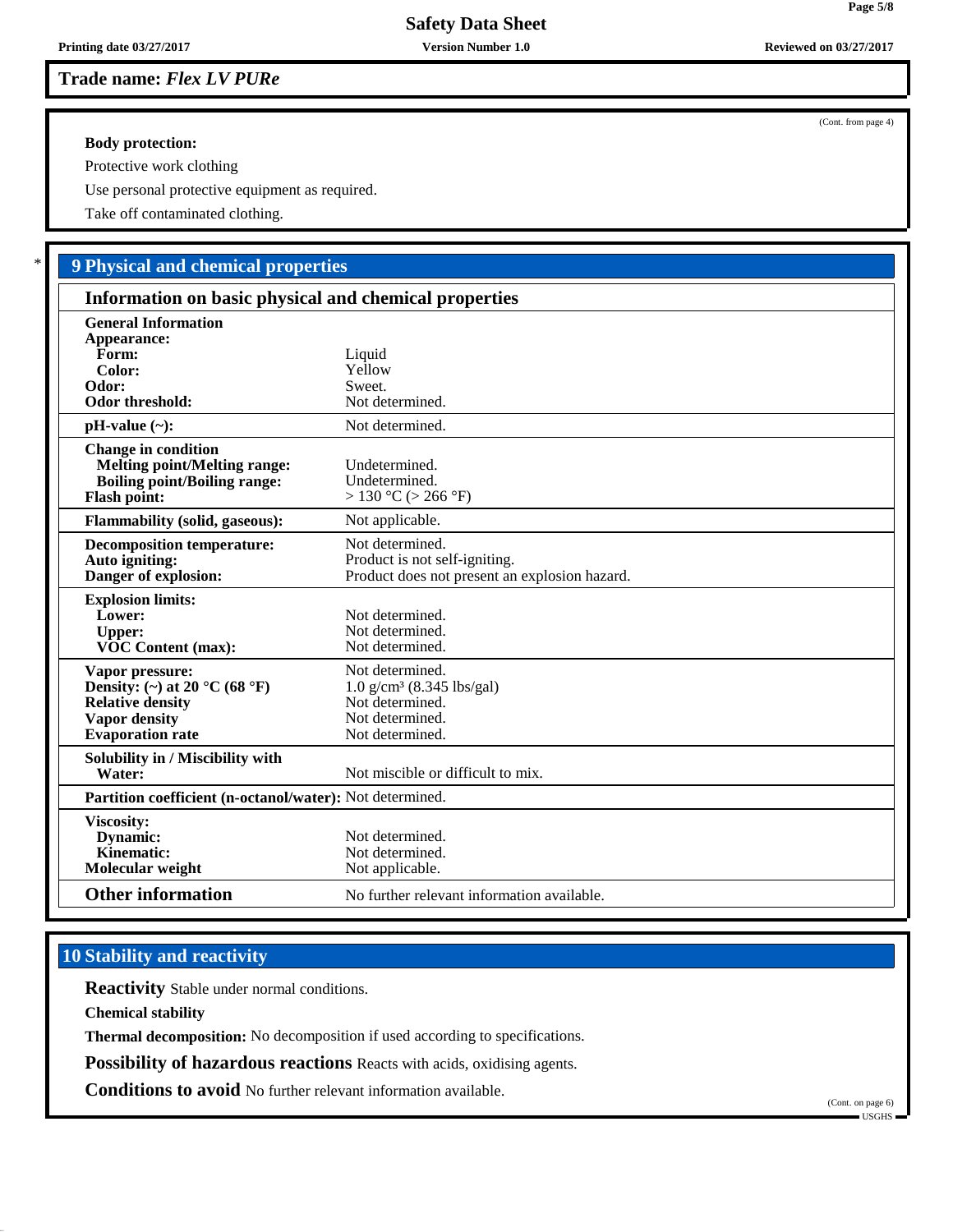**Trade name:** *Flex LV PURe*

(Cont. from page 5)

**Incompatible materials:** No further relevant information available.

**Hazardous decomposition products:** Carbon monoxide and carbon dioxide

Additional information: See section 7 for information on handling, storage and conditions to be avoided.

# \* **11 Toxicological information**

**Delayed and immediate effects and chronic effects from short or long term exposure** May cause damage to organs through prolonged or repeated exposure.

#### **Information on toxicological effects**

**Acute toxicity:**

| LD/LC50 values relevant for classification: |      |                                        |  |  |
|---------------------------------------------|------|----------------------------------------|--|--|
| 101-68-8 Diphenylmethane-4,4'-di-isocyanate |      |                                        |  |  |
| Oral                                        | LD50 | $\vert$ > 10000 mg/kg (rat)            |  |  |
|                                             |      | Dermal $ L D50  > 9400$ mg/kg (rabbit) |  |  |
|                                             |      | Inhalation LC50, 4h $0.49$ mg/l (rat)  |  |  |
|                                             | LC50 | $0.00224$ mg/m <sup>3</sup> (rat)      |  |  |
|                                             |      |                                        |  |  |

#### **Primary irritant effect:**

**on the skin:** Causes skin irritation.

**on the eye:** Causes serious eye irritation.

**inhalation:** Harmful if inhaled.

Causes damage to organs.

**Ingestion:** May cause damage to organs through prolonged or repeated exposure.

#### **Sensitization:**

May cause allergy or asthma symptoms or breathing difficulties if inhaled. May cause an allergic skin reaction.

**Additional toxicological information:** Suspected of causing cancer.

**Carcinogenic categories**

**IARC (International Agency for Research on Cancer) Human Carcinogenicity: Group 1- Positive, Group 2A- Probable, Group 2B- Possible, Group 3- Not Classifiable**

101-68-8 Diphenylmethane-4,4'-di-isocyanate 3

**NTP (National Toxicology Program)**

**K–Known to be carcinogenic, R–May reasonably be anticipated to be carcinogenic**

None of the ingredients is listed.

**OSHA-Ca (Occupational Safety & Health Administration)**

None of the ingredients is listed.

# **12 Ecological information**

#### **Toxicity**

**Aquatic toxicity:** No further relevant information available.

**Persistence and degradability** No further relevant information available.

**Behavior in environmental systems:**

**Bioaccumulative potential** No further relevant information available.

**Mobility in soil** No further relevant information available.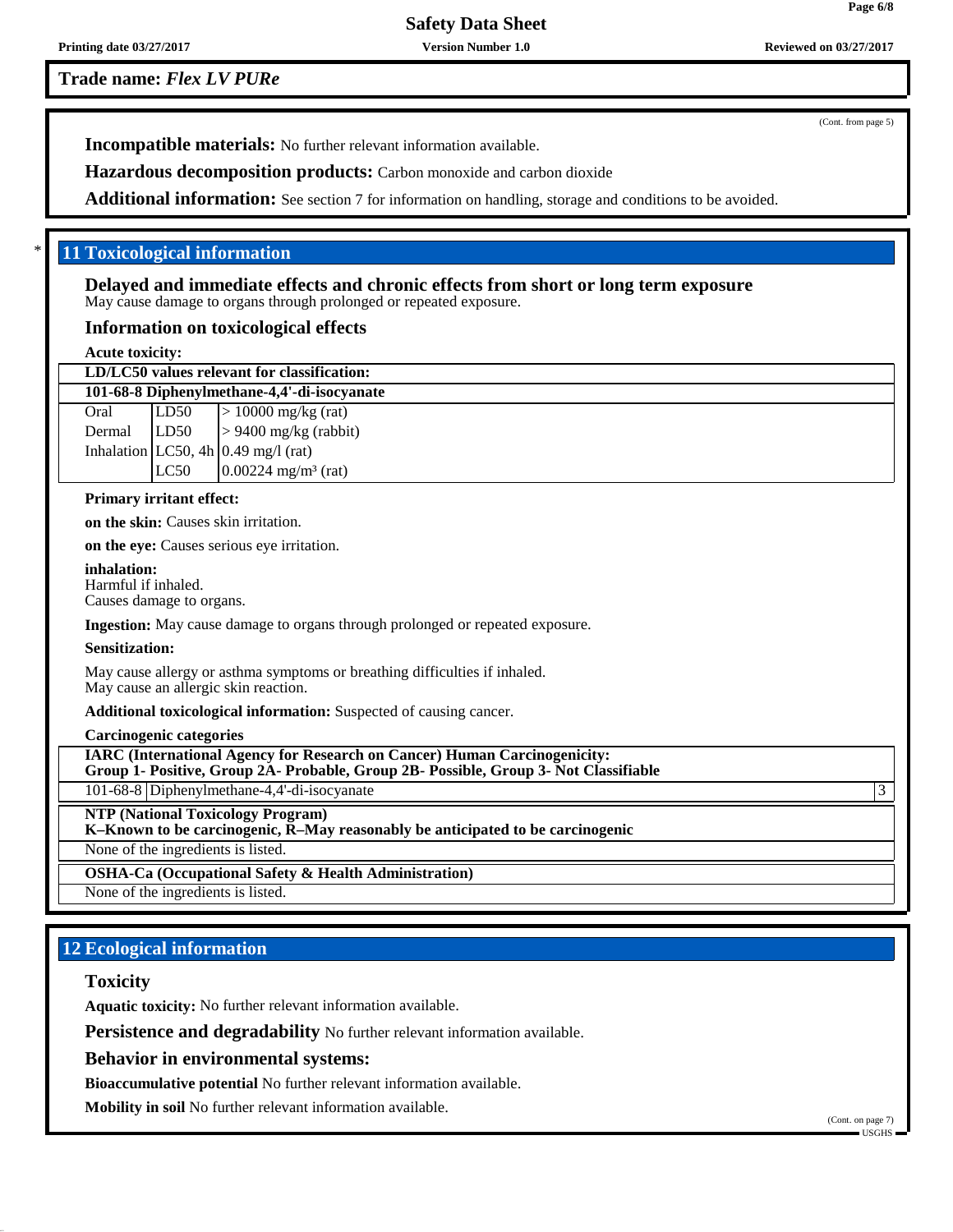**Trade name:** *Flex LV PURe*

### **Additional ecological information:**

**General notes:** Not known to be hazardous to water.

# **Results of PBT and vPvB assessment**

**PBT:** Not applicable. **vPvB:** Not applicable.

**Other adverse effects** No further relevant information available.

# **13 Disposal considerations**

#### **Disposal methods:**

Consult all regulations (federal, state, provincial, local) or a qualified waste disposal firm when characterizing product for disposal. Dispose of waste in accordance with all applicable regulations.

#### **Recommendation:**



Must not be disposed of together with household garbage. Do not allow product to reach sewage system.

# **Uncleaned packagings:**

**Recommendation:** Dispose of contents/container in accordance with local/regional/national/international regulations.

| <b>14 Transport information</b>                           |                                                                                                          |  |  |  |  |
|-----------------------------------------------------------|----------------------------------------------------------------------------------------------------------|--|--|--|--|
| <b>UN-Number</b><br>DOT, IMDG, IATA                       | Not applicable.                                                                                          |  |  |  |  |
| UN proper shipping name<br>DOT, IMDG, IATA                | Not applicable.                                                                                          |  |  |  |  |
| <b>Transport hazard class(es)</b>                         |                                                                                                          |  |  |  |  |
| DOT, IMDG, IATA<br><b>Class</b>                           | Not applicable.                                                                                          |  |  |  |  |
| <b>Packing group</b><br>DOT, IMDG, IATA                   | Not applicable.                                                                                          |  |  |  |  |
| <b>Environmental hazards:</b><br><b>Marine pollutant:</b> | N <sub>o</sub>                                                                                           |  |  |  |  |
| <b>Special precautions for user</b>                       | Not applicable.                                                                                          |  |  |  |  |
|                                                           | Transport/Additional information: Not classified as a dangerous good for transport by road, rail or air. |  |  |  |  |
| <b>DOT</b><br><b>Remarks:</b>                             | Not Regulated.                                                                                           |  |  |  |  |
| <b>UN</b> "Model Regulation":                             | Not applicable.                                                                                          |  |  |  |  |

# **15 Regulatory information**

#### **SARA (Superfund Amendments and Reauthorization Act)**

**Section 302/304 (extremely hazardous substances):**

None of the ingredients is listed.



(Cont. from page 6)

**Page 7/8**